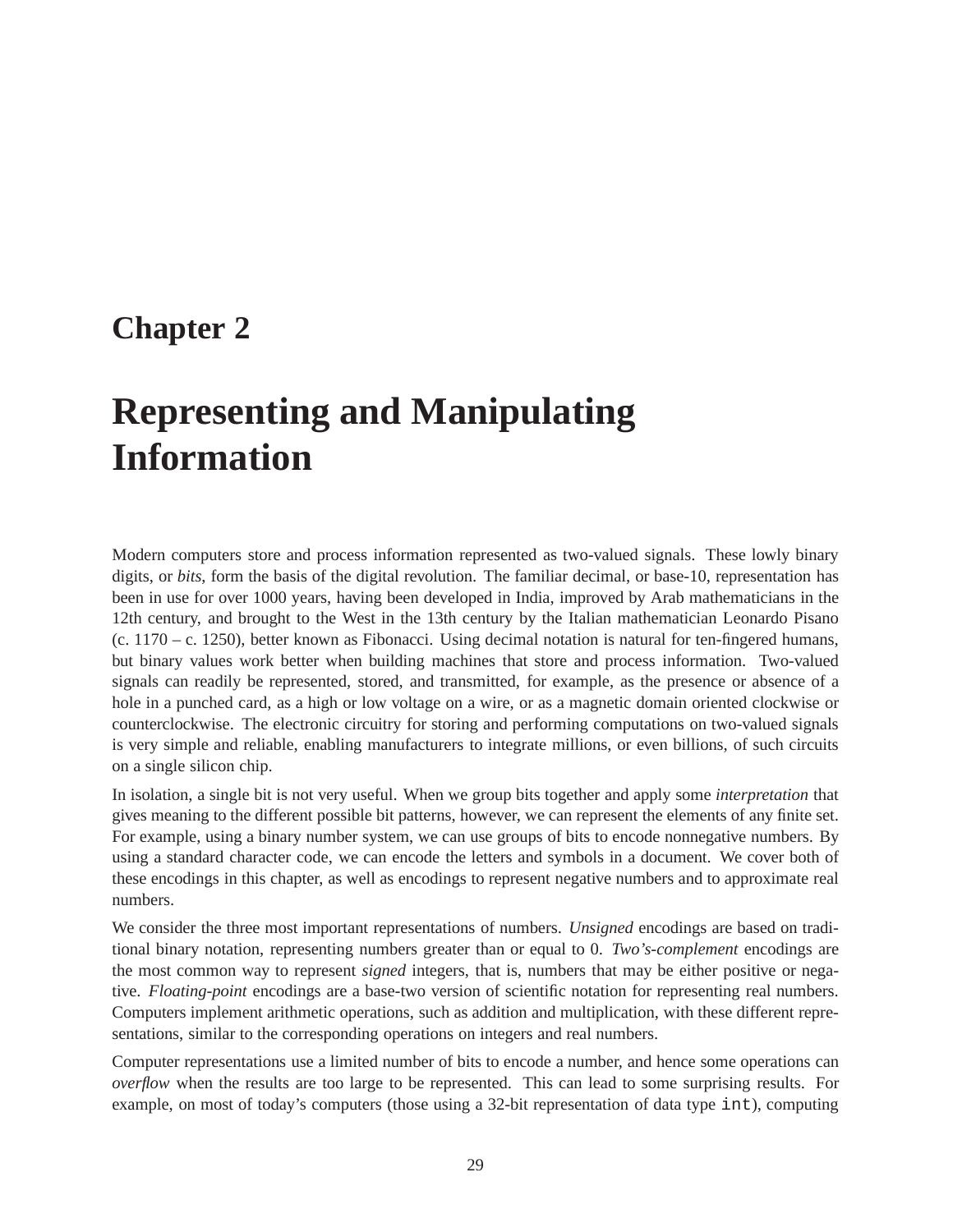the expression

200 \* 300 \* 400 \* 500

yields −884,901,888. This runs counter to the properties of integer arithmetic—computing the product of a set of positive numbers has yielded a negative result.

On the other hand, integer computer arithmetic satisfies many of the familiar properties of true integer arithmetic. For example, multiplication is associative and commutative, so that computing any of the following C expressions yields −884,901,888:

|  | $(500 \times 400) \times (300 \times 200)$ |  |  |
|--|--------------------------------------------|--|--|
|  | $((500 * 400) * 300) * 200$                |  |  |
|  | $((200 * 500) * 300) * 400$                |  |  |
|  | $400 \times (200 \times (300 \times 500))$ |  |  |

The computer might not generate the expected result, but at least it is consistent!

Floating-point arithmetic has altogether different mathematical properties. The product of a set of positive numbers will always be positive, although overflow will yield the special value  $+\infty$ . Floating-point arithmetic is not associative due to the finite precision of the representation. For example, the C expression (3.14+1e20)-1e20 will evaluate to 0.0 on most machines, while 3.14+(1e20-1e20) will evaluate to 3.14. The different mathematical properties of integer vs. floating-point arithmetic stem from the difference in how they handle the finiteness of their representations—integer representations can encode a comparatively small range of values, but do so precisely, while floating-point representations can encode a wide range of values, but only approximately.

By studying the actual number representations, we can understand the ranges of values that can be represented and the properties of the different arithmetic operations. This understanding is critical to writing programs that work correctly over the full range of numeric values and that are portable across different combinations of machine, operating system, and compiler. As we will describe, a number of computer security vulnerabilities have arisen due to some of the subtleties of computer arithmetic. Whereas in an earlier era program bugs would only inconvenience people when they happened to be triggered, there are now legions of hackers who try to exploit any bug they can find to obtain unauthorized access to other people's systems. This puts a higher level of obligation on programmers to understand how their programs work and how they can be made to behave in undesirable ways.

Computers use several different binary representations to encode numeric values. You will need to be familiar with these representations as you progress into machine-level programming in Chapter 3. We describe these encodings in this chapter and show you how to reason about number representations.

We derive several ways to perform arithmetic operations by directly manipulating the bit-level representations of numbers. Understanding these techniques will be important for understanding the machine-level code generated by compilers in their attempt to optimize the performance of arithmetic expression evaluation.

Our treatment of this material is based on a core set of mathematical principles. We start with the basic definitions of the encodings and then derive such properties as the range of representable numbers, their bitlevel representations, and the properties of the arithmetic operations. We believe it is important for you to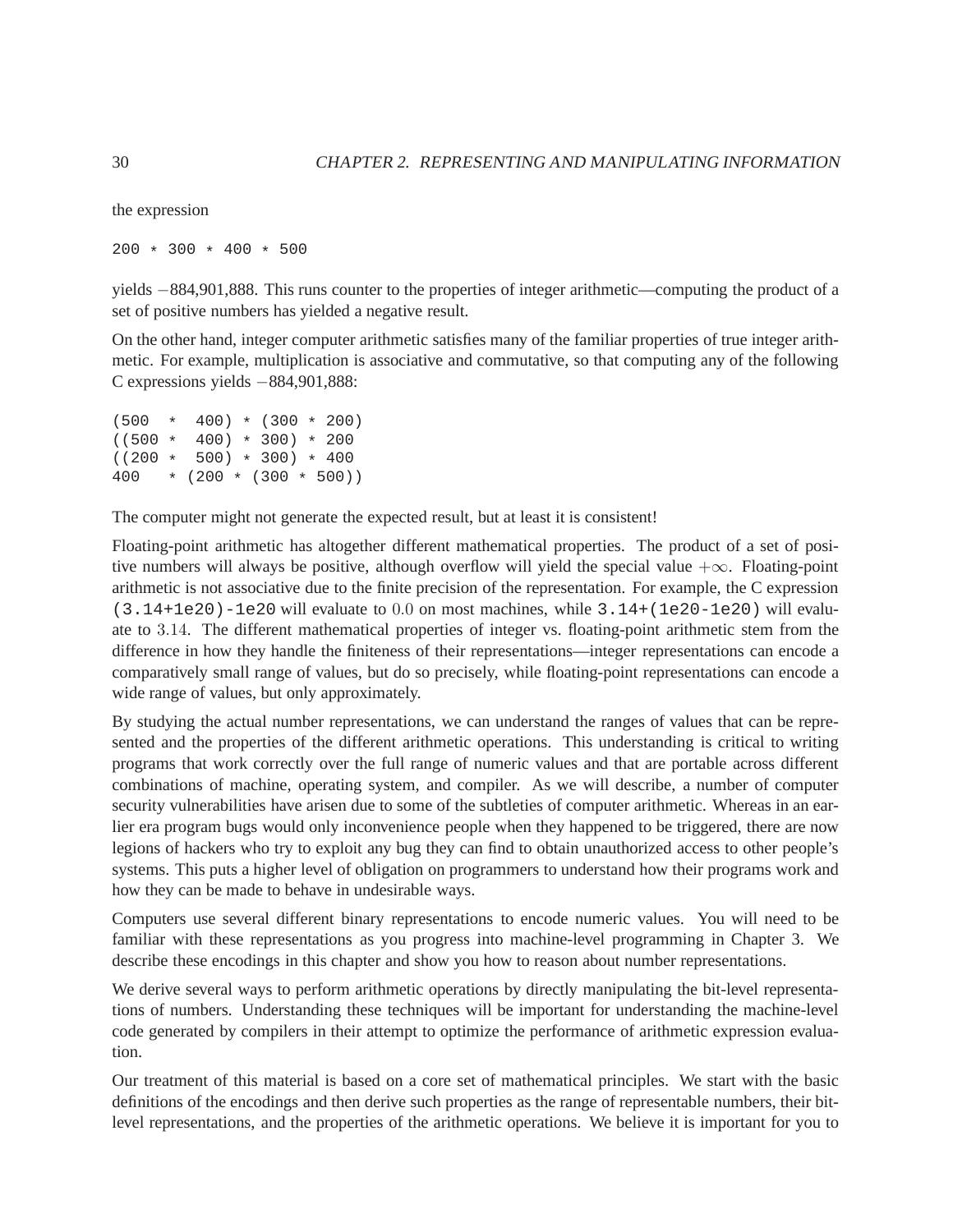| C version           | GCC command line option |
|---------------------|-------------------------|
| <b>GNU 89</b>       | $none, -std = gnu89$    |
| ANSI, ISO C90       | $-ansi, -std=c89$       |
| ISO C <sub>99</sub> | $-std=c99$              |
| <b>GNU</b> 99       | -std=gnu99              |

Figure 2.1: **Specifying different versions of C to GCC** 

examine the material from this abstract viewpoint, because programmers need to have a clear understanding of how computer arithmetic relates to the more familiar integer and real arithmetic.

#### **Aside: How to read this chapter.**

If you find equations and formulas daunting, do not let that stop you from getting the most out of this chapter! We provide full derivations of mathematical ideas for completeness, but the best way to read this material is often to skip over the derivation on your initial reading. Instead, study the examples provided, and be sure to work *all* of the practice problems. The examples will give you an intuition behind the ideas, and the practice problems engage you in *active learning*, helping you put thoughts into action. With these as background, you will find it much easier to go back and follow the derivations. Be assured, as well, that the mathematical skills required to understand this material are within reach of someone with good grasp of high school algebra. **End Aside.**

The C++ programming language is built upon C, using the exact same numeric representations and operations. Everything said in this chapter about C also holds for C++. The Java language definition, on the other hand, created a new set of standards for numeric representations and operations. Whereas the C standards are designed to allow a wide range of implementations, the Java standard is quite specific on the formats and encodings of data. We highlight the representations and operations supported by Java at several places in the chapter.

#### **Aside: The Evolution of the C Programming Language.**

As was described in an aside in Section 1.2, the C programming language was first developed by Dennis Ritchie of Bell Laboratories for use with the Unix operating system (also developed at Bell Labs). At the time, most system programs, such as operating systems, had to be written largely in assembly code, in order to have access to the low-level representations of different data types. For example, it was not feasible to write a memory allocator, such as is provided by the malloc library function, in other high-level languages of that era.

The original Bell Labs version of C was documented in the first edition of the book by Brian Kernighan and Dennis Ritchie [57]. Over time, C has evolved through the efforts of several standardization groups. The first major revision of the original Bell Labs C led to the ANSI C standard in 1989, by a group working under the auspices of the American National Standards Institute. ANSI C was a major departure from Bell Labs C, especially in the way functions are declared. ANSI C is described in the second edition of Kernighan and Ritchie's book [58], which is still considered one of the best references on C.

The International Standards Organization took over responsibility for standardizing the C language, adopting a version that was substantially the same as ANSI C in 1990 and hence is referred to as "ISO C90."

This same organization sponsored an updating of the language in 1999, yielding "ISO C99." Among other things this version introduced some new data types and provided support for text strings requiring characters not found in the English language.

The GNU Compiler Collection (GCC) can compile programs according to the conventions of several different versions of the C language, based on different command line options, as shown in Figure 2.1. For example, to compile program prog.c according to ISO C99, we could give the command line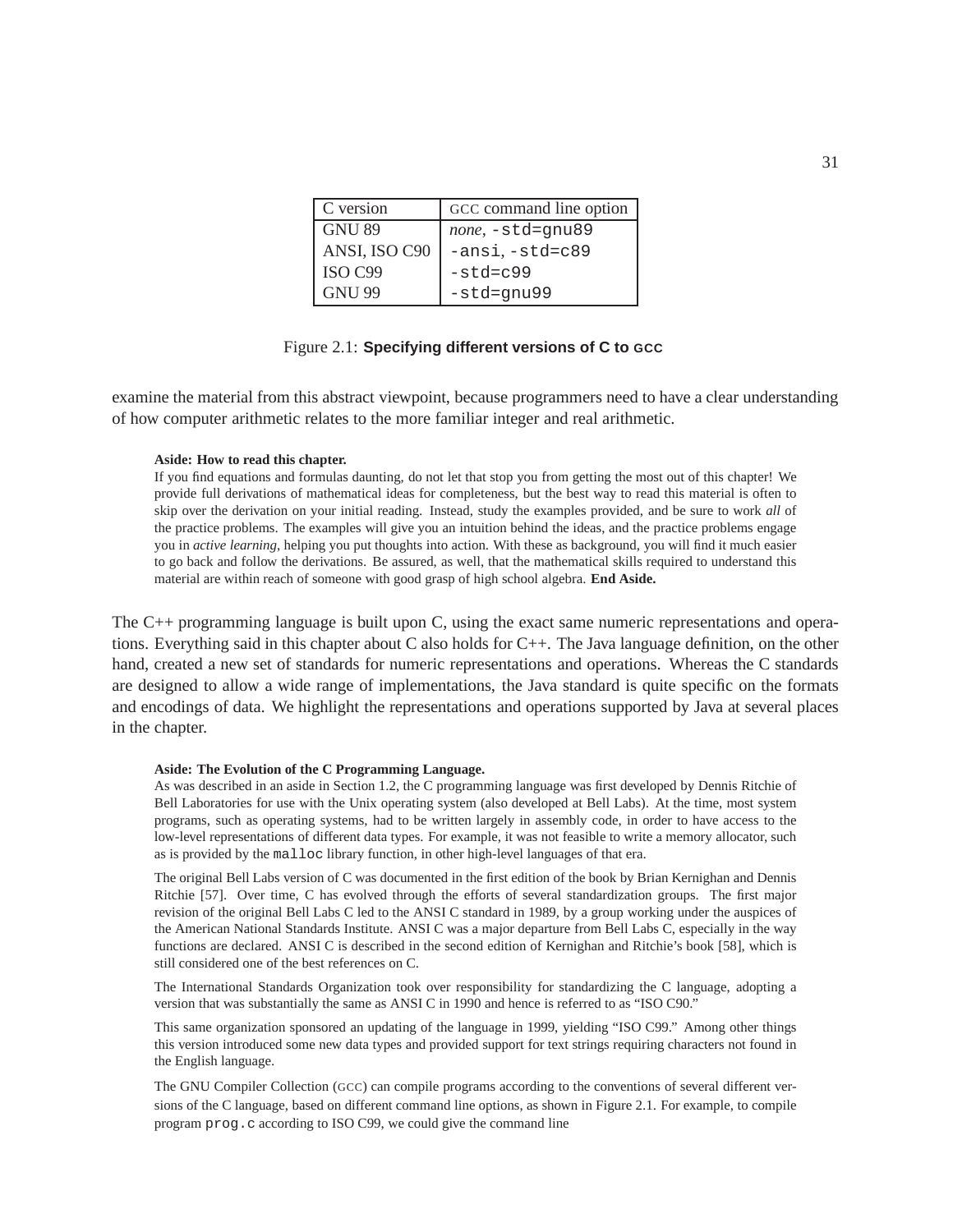unix> gcc -std=c99 prog.c

The options -ansi and -std=c89 have the same effect—the code is compiled according to the ANSI or ISO C90 standard. (C90 is sometimes referred to as "C89," since its standardization effort began in 1989.) The option -std=c99 causes the compiler to follow the ISO C99 convention.

As of the writing of this book, when no option is specified, the program will be compiled according to a version of C based on ISO C90, but including some features of C99, some of C++, and others specific to GCC. This version can be specified explicitly using the option -std=gnu89. The GNU project is developing a version that combines ISO C99, plus other features, that can be specified with command line option -std=gnu99. (Currently, this implementation is incomplete.) This will become the default version. **End Aside.**

# **2.1 Information Storage**

Rather than accessing individual bits in memory, most computers use blocks of 8 bits, or *bytes*, as the smallest addressable unit of memory. A machine-level program views memory as a very large array of bytes, referred to as *virtual memory*. Every byte of memory is identified by a unique number, known as its *address*, and the set of all possible addresses is known as the *virtual address space*. As indicated by its name, this virtual address space is just a conceptual image presented to the machine-level program. The actual implementation (presented in Chapter 9) uses a combination of random-access memory (RAM), disk storage, special hardware, and operating system software to provide the program with what appears to be a monolithic byte array.

In subsequent chapters, we will cover how the compiler and run-time system partitions this memory space into more manageable units to store the different *program objects*, that is, program data, instructions, and control information. Various mechanisms are used to allocate and manage the storage for different parts of the program. This management is all performed within the virtual address space. For example, the value of a pointer in C—whether it points to an integer, a structure, or some other program object—is the virtual address of the first byte of some block of storage. The C compiler also associates *type* information with each pointer, so that it can generate different machine-level code to access the value stored at the location designated by the pointer depending on the type of that value. Although the C compiler maintains this type information, the actual machine-level program it generates has no information about data types. It simply treats each program object as a block of bytes, and the program itself as a sequence of bytes.

#### **New to C?: The role of pointers in C.**

Pointers are a central feature of C. They provide the mechanism for referencing elements of data structures, including arrays. Just like a variable, a pointer has two aspects: its *value* and its *type*. The value indicates the location of some object, while its type indicates what kind of object (e.g., integer or floating-point number) is stored at that location. **End.**

# **2.1.1 Hexadecimal Notation**

A single byte consists of 8 bits. In binary notation, its value ranges from  $00000000_2$  to  $11111111_2$ . When viewed as a decimal integer, its value ranges from  $0_{10}$  to  $255_{10}$ . Neither notation is very convenient for describing bit patterns. Binary notation is too verbose, while with decimal notation, it is tedious to convert to and from bit patterns. Instead, we write bit patterns as base-16, or *hexadecimal* numbers. Hexadecimal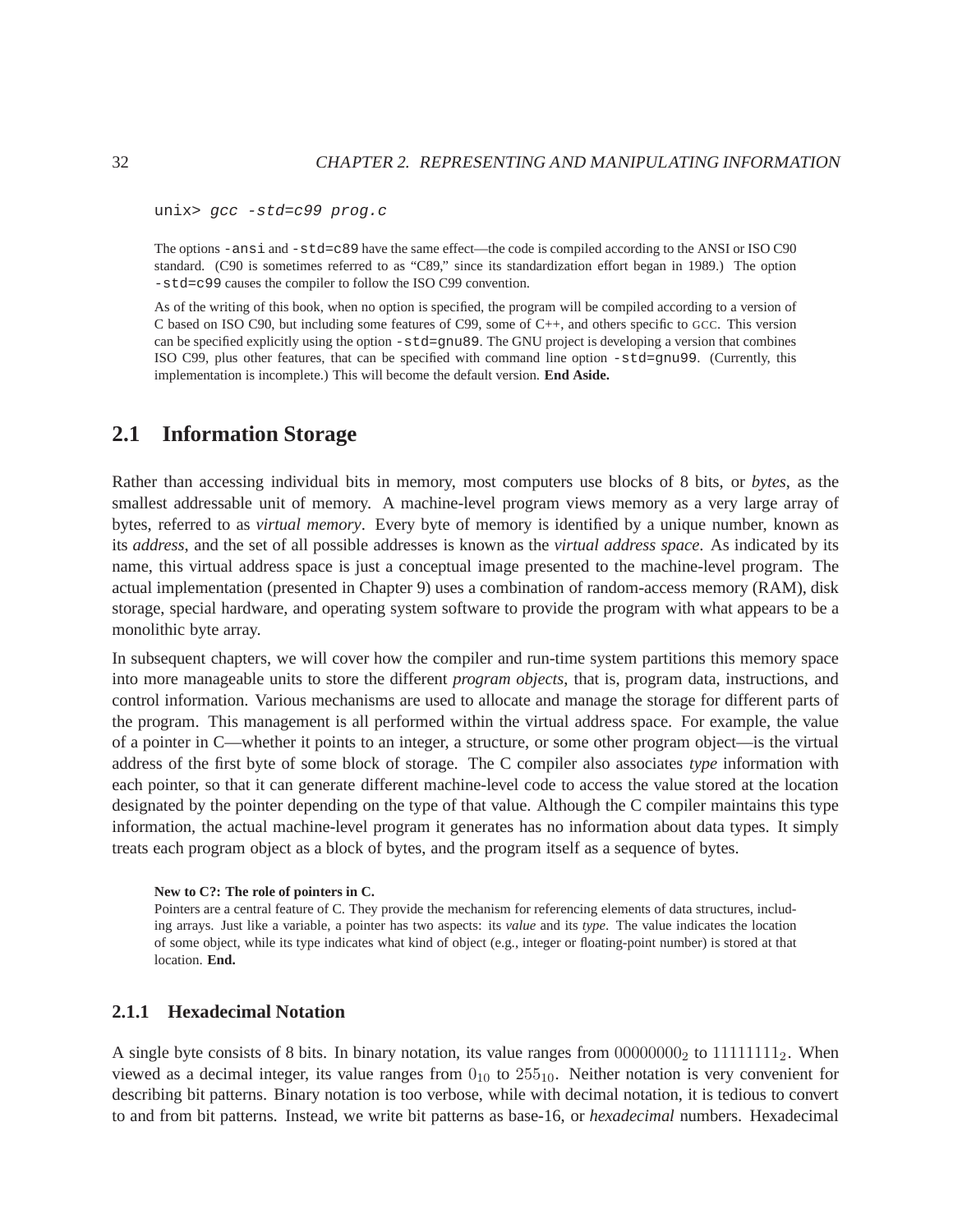| Hex digit     |      |      |      | 3    | 4    |      | O    |    |
|---------------|------|------|------|------|------|------|------|----|
| Decimal value |      |      | 2    | 3    |      | 5    | h    |    |
| Binary value  | 0000 | 0001 | 0010 | 0011 | 0100 | 0101 | 0110 |    |
|               |      |      |      |      |      |      |      |    |
| Hex digit     |      |      | А    | B    | C    | D    | Е    | F  |
| Decimal value | 8    |      | 10   | 11   | 12   | 13   | 14   | 15 |
| Binary value  | 1000 | 1001 | 1010 | 1011 | 1100 | 1101 | 1110 |    |

Figure 2.2: **Hexadecimal notation.** Each Hex digit encodes one of 16 values.

(or simply "hex") uses digits '0' through '9' along with characters 'A' through 'F' to represent 16 possible values. Figure 2.2 shows the decimal and binary values associated with the 16 hexadecimal digits. Written in hexadecimal, the value of a single byte can range from  $00_{16}$  to  $FF_{16}$ .

In C, numeric constants starting with  $0 \times$  or  $0 \times$  are interpreted as being in hexadecimal. The characters 'A' through 'F' may be written in either upper or lower case. For example, we could write the number FA1D37B<sub>16</sub> as 0xFA1D37B, as 0xfa1d37b, or even mixing upper and lower case, e.g., 0xFa1D37b. We will use the C notation for representing hexadecimal values in this book.

A common task in working with machine-level programs is to manually convert between decimal, binary, and hexadecimal representations of bit patterns. Converting between binary and hexadecimal is straightforward, since it can be performed one hexadecimal digit at a time. Digits can be converted by referring to a chart such as that shown in Figure 2.2. One simple trick for doing the conversion in your head is to memorize the decimal equivalents of hex digits A, C, and F. The hex values B, D, and E can be translated to decimal by computing their values relative to the first three.

For example, suppose you are given the number  $0 \times 173A4C$ . You can convert this to binary format by expanding each hexadecimal digit, as follows:

| Hexadecimal |  |                               | $\overline{4}$ |  |
|-------------|--|-------------------------------|----------------|--|
| Binary      |  | 0001 0111 0011 1010 0100 1100 |                |  |

This gives the binary representation 000101110011101001001100.

Conversely, given a binary number 1111001010110110110011, you convert it to hexadecimal by first splitting it into groups of 4 bits each. Note, however, that if the total number of bits is not a multiple of 4, you should make the *leftmost* group be the one with fewer than 4 bits, effectively padding the number with leading zeros. Then you translate each group of bits into the corresponding hexadecimal digit:

| Binary        | 11 1100 1010 1101 1011 0011 |  |  |
|---------------|-----------------------------|--|--|
| Hexadecimal 3 |                             |  |  |

# **Practice Problem 2.1**:

Perform the following number conversions:

A. 0x39A7F8 to binary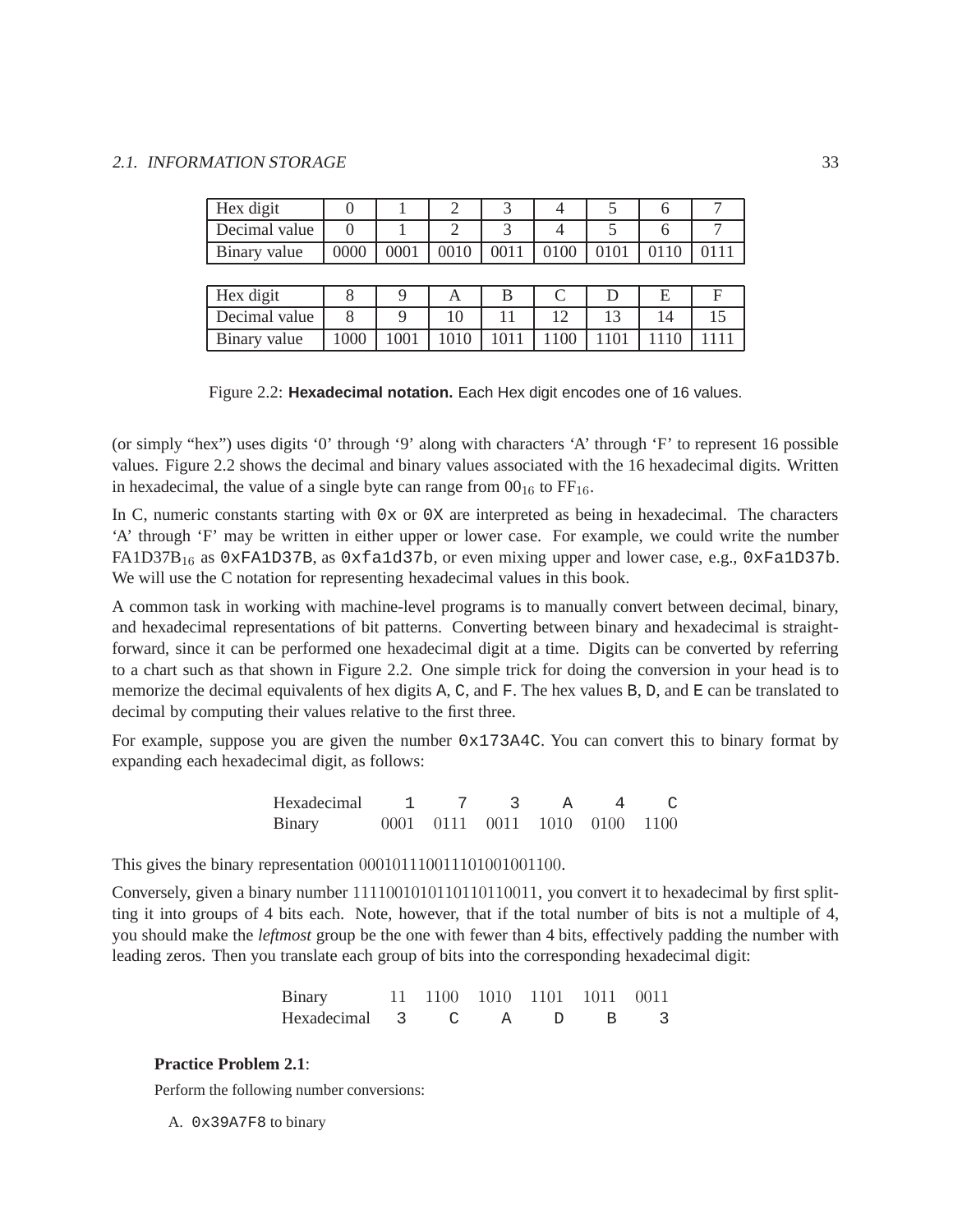- B. Binary 1100100101111011 to hexadecimal
- C. 0xD5E4C to binary
- D. Binary 1001101110011110110101 to hexadecimal

When a value x is a power of two, that is,  $x = 2^n$  for some nonnegative integer n, we can readily write x in hexadecimal form by remembering that the binary representation of  $x$  is simply 1 followed by  $n$  zeros. The hexadecimal digit 0 represents four binary zeros. So, for *n* written in the form  $i + 4j$ , where  $0 \le i \le 3$ , we can write x with a leading hex digit of 1 ( $i = 0$ ), 2 ( $i = 1$ ), 4 ( $i = 2$ ), or 8 ( $i = 3$ ), followed by j hexadecimal 0s. As an example, for  $x = 2048 = 2^{11}$ , we have  $n = 11 = 3 + 4 \cdot 2$ , giving hexadecimal representation 0x800.

# **Practice Problem 2.2**:

Fill in the blank entries in the following table, giving the decimal and hexadecimal representations of different powers of 2:

| $\boldsymbol{n}$ | $2^n$ (Decimal) | $2^n$ (Hexadecimal) |
|------------------|-----------------|---------------------|
|                  | 512             | 0x200               |
| 19               |                 |                     |
|                  | 16,384          |                     |
|                  |                 | 0x10000             |
| 17               |                 |                     |
|                  | 32              |                     |
|                  |                 | 0x80                |

Converting between decimal and hexadecimal representations requires using multiplication or division to handle the general case. To convert a decimal number x to hexadecimal, we can repeatedly divide x by 16, giving a quotient q and a remainder r, such that  $x = q \cdot 16 + r$ . We then use the hexadecimal digit representing r as the least significant digit and generate the remaining digits by repeating the process on  $q$ . As an example, consider the conversion of decimal 314156:

|  | $314156 = 19634 \cdot 16 + 12$ (C) |     |
|--|------------------------------------|-----|
|  | $19634 = 1227 \cdot 16 + 2$        | (2) |
|  | $1227 = 76 \cdot 16 + 11$          | (B) |
|  | $76 = 4 \cdot 16 + 12$             | (C) |
|  | $4 = 0.16 + 4$                     | (4) |

From this we can read off the hexadecimal representation as 0x4CB2C.

Conversely, to convert a hexadecimal number to decimal, we can multiply each of the hexadecimal digits by the appropriate power of 16. For example, given the number 0x7AF, we compute its decimal equivalent as  $7 \cdot 16^2 + 10 \cdot 16 + 15 = 7 \cdot 256 + 10 \cdot 16 + 15 = 1792 + 160 + 15 = 1967$ .

#### **Practice Problem 2.3**:

A single byte can be represented by two hexadecimal digits. Fill in the missing entries in the following table, giving the decimal, binary, and hexadecimal values of different byte patterns: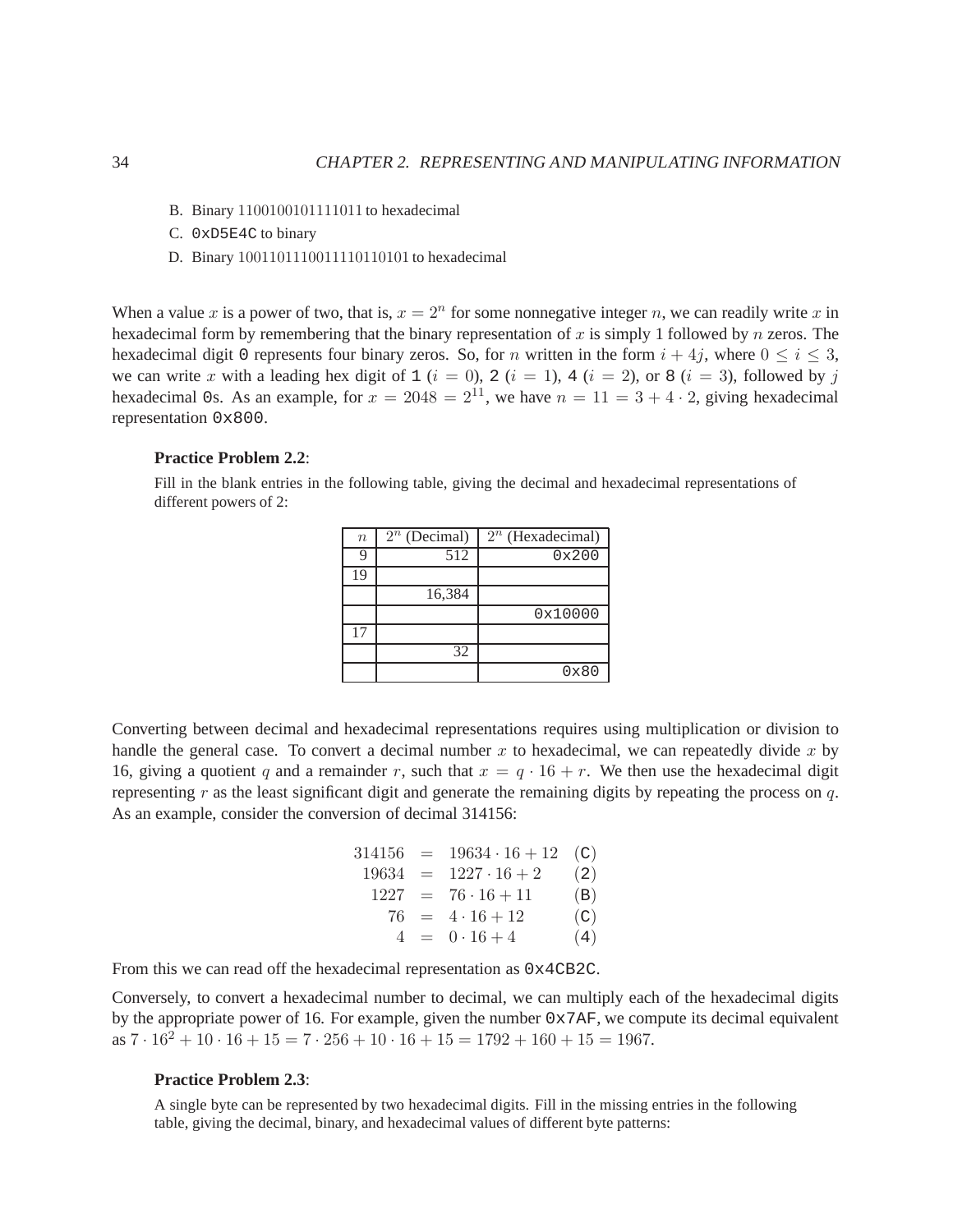| Decimal           | Binary    | Hexadecimal     |
|-------------------|-----------|-----------------|
| $\mathbf{\Omega}$ | 0000 0000 | 0x00            |
| 167               |           |                 |
| 62                |           |                 |
| 188               |           |                 |
|                   | 0011 0111 |                 |
|                   | 1000 1000 |                 |
|                   | 1111 0011 |                 |
|                   |           | 0x52            |
|                   |           | $0$ $\times$ AC |
|                   |           | 0xE7            |

#### **Aside: Converting between decimal and hexadecimal.**

For converting larger values between decimal and hexadecimal, it is best to let a computer or calculator do the work. For example, the following script in the Perl language converts a list of numbers (given on the command line) from decimal to hexadecimal: *bin/d2h*

```
1 #!/usr/local/bin/perl
   2 # Convert list of decimal numbers into hex
   \overline{2}4 for (\frac{1}{2}i = 0; \frac{1}{2}i < \text{QARGV}; \frac{1}{2}i++) {
  5 printf("%d\t= 0x%x\n", $ARGV[$i], $ARGV[$i]);
   6 }
                            bin/d2h Once this file has been set to be executable, the command
unix> ./d2h 100 500 751
yields output:
100 = 0 \times 64500 = 0x1f4751 = 0x2ef
Similarly, the following script converts from hexadecimal to decimal: bin/h2d
   1 #!/usr/local/bin/perl
  2 # Convert list of hex numbers into decimal
   3
```

```
4 for (\frac{1}{2}i = 0; \frac{1}{2}i < \text{QARGV}; \frac{1}{2}i++) {
5 $val = hex(SARGV[Si]);6 printf("0x%x = %d\n", $val, $val);
7 }
```
*bin/h2d* **End Aside.**

# **Practice Problem 2.4**:

Without converting the numbers to decimal or binary, try to solve the following arithmetic problems, giving the answers in hexadecimal. **Hint:** Just modify the methods you use for performing decimal addition and subtraction to use base 16.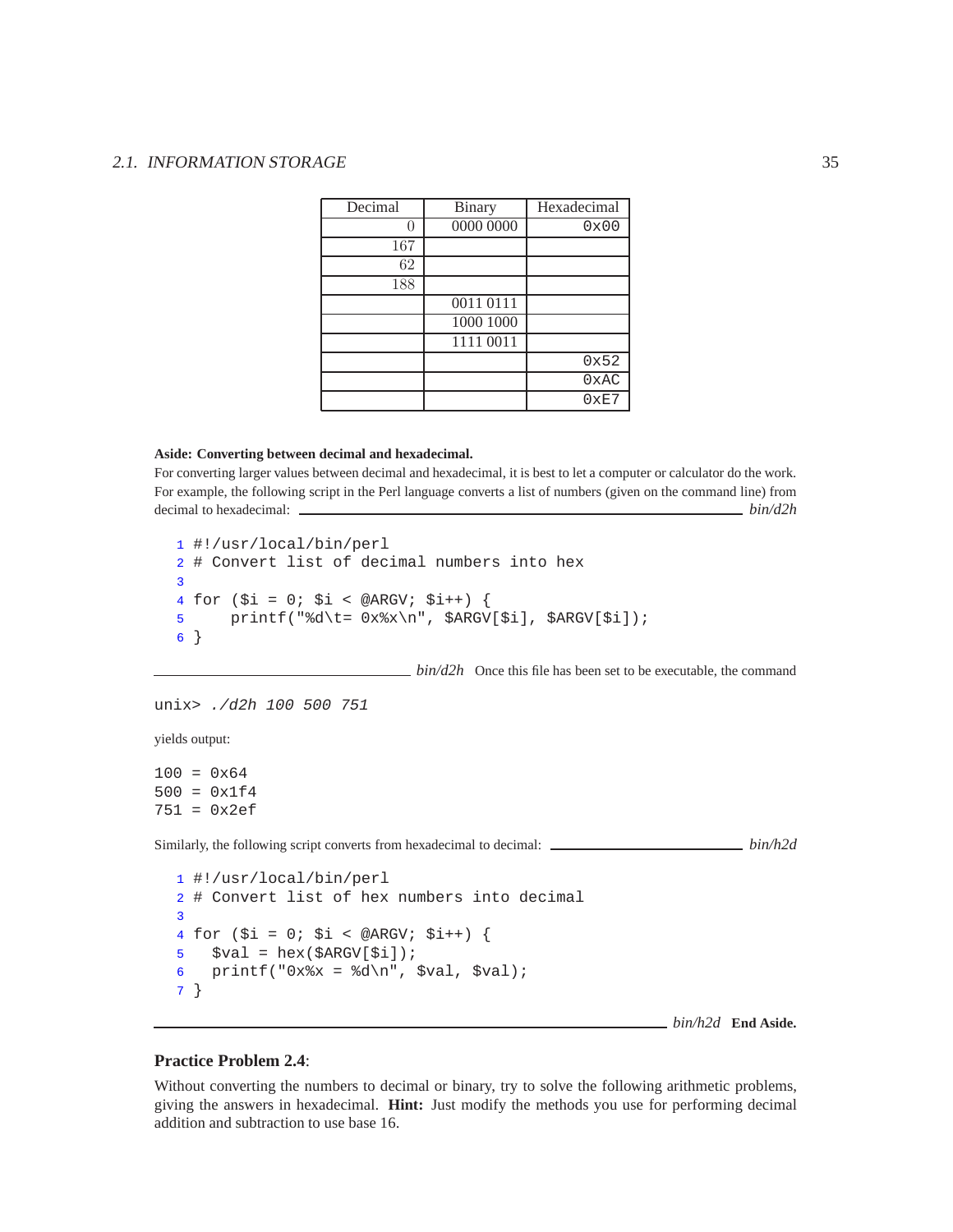| C declaration | $32$ -bit      | 64-bit         |
|---------------|----------------|----------------|
| char          |                |                |
| short int     | 2              | $\overline{2}$ |
| int           | $\overline{4}$ | $\overline{4}$ |
| long int      | $\overline{4}$ | 8              |
| long long int | 8              | 8              |
| char *        |                |                |
| float         |                |                |
| double        |                |                |

Figure 2.3: **Sizes (in bytes) of C numeric data types.** The number of bytes allocated varies with machine and compiler. This chart shows the values typical of 32-bit and 64-bit machines.

- A.  $0x503c + 0x8 =$
- B.  $0x503c 0x40 =$
- C.  $0x503c + 64 =$
- D.  $0x50ea 0x503c =$

# **2.1.2 Words**

Every computer has a *word size*, indicating the nominal size of integer and pointer data. Since a virtual address is encoded by such a word, the most important system parameter determined by the word size is the maximum size of the virtual address space. That is, for a machine with a  $w$ -bit word size, the virtual addresses can range from 0 to  $2^w - 1$ , giving the program access to at most  $2^w$  bytes.

Most personal computers today have a 32-bit word size. This limits the virtual address space to 4 gigabytes (written 4 GB), that is, just over  $4 \times 10^9$  bytes. Although this is ample space for most applications, we have reached the point where many large-scale scientific and database applications require larger amounts of storage. Consequently, high-end machines with 64-bit word sizes are becoming increasingly common as storage costs decrease. As hardware costs drop over time, even desktop and laptop machines will switch to 64-bit word sizes, and so we will consider the general case of a w-bit word size, as well as the special cases of  $w = 32$  and  $w = 64$ .

# **2.1.3 Data Sizes**

Computers and compilers support multiple data formats using different ways to encode data, such as integers and floating point, as well as different lengths. For example, many machines have instructions for manipulating single bytes, as well as integers represented as two-, four-, and eight-byte quantities. They also support floating-point numbers represented as four and eight-byte quantities.

The C language supports multiple data formats for both integer and floating-point data. The C data type char represents a single byte. Although the name "char" derives from the fact that it is used to store a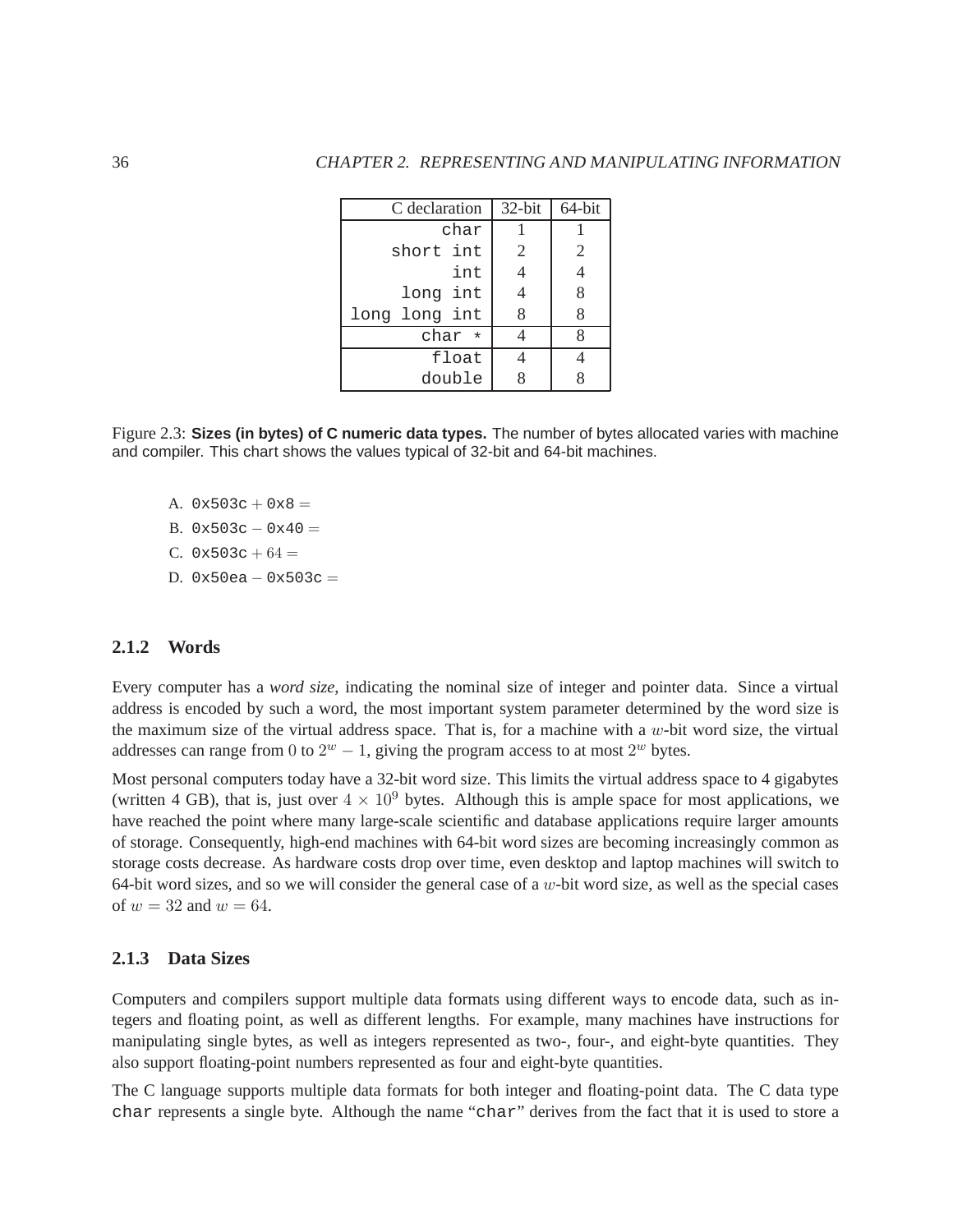single character in a text string, it can also be used to store integer values. The C data type int can also be prefixed by the qualifiers short, long, and recently long long, providing integer representations of various sizes. Figure 2.3 shows the number of bytes allocated for different C data types. The exact number depends on both the machine and the compiler. We show typical sizes for 32-bit and 64-bit machines. Observe that "short" integers have two-byte allocations, while an unqualified int is 4 bytes. A "long" integer uses the full word size of the machine. The "long long" integer data type, introduced in ISO C99, allows the full range of 64-bit integers. For 32-bit machines, the compiler must compile operations for this data type by generating code that performs sequences of 32-bit operations.

Figure 2.3 also shows that a pointer (e.g., a variable declared as being of type "char \*") uses the full word size of the machine. Most machines also support two different floating-point formats: single precision, declared in C as float, and double precision, declared in C as double. These formats use four and eight bytes, respectively.

**New to C?: Declaring pointers.**

For any data type  $T$ , the declaration

 $T$  \*p;

indicates that  $p$  is a pointer variable, pointing to an object of type  $T$ . For example

char \*p;

is the declaration of a pointer to an object of type char. **End.**

Programmers should strive to make their programs portable across different machines and compilers. One aspect of portability is to make the program insensitive to the exact sizes of the different data types. The C standards set lower bounds on the numeric ranges of the different data types, as will be covered later, but there are no upper bounds. Since 32-bit machines have been the standard since around 1980, many programs have been written assuming the allocations listed for this word size in Figure 2.3. Given the increasing availability of 64-bit machines, many hidden word size dependencies will show up as bugs in migrating these programs to new machines. For example, many programmers assume that a program object declared as type int can be used to store a pointer. This works fine for most 32-bit machines, but it leads to problems on a 64-bit machine.

# **2.1.4 Addressing and Byte Ordering**

For program objects that span multiple bytes, we must establish two conventions: what the address of the object will be, and how we will order the bytes in memory. In virtually all machines, a multi-byte object is stored as a contiguous sequence of bytes, with the address of the object given by the smallest address of the bytes used. For example, suppose a variable  $x$  of type int has address  $0x100$ , that is, the value of the address expression &x is 0x100. Then the four bytes of x would be stored in memory locations 0x100, 0x101, 0x102, and 0x103.

For ordering the bytes representing an object, there are two common conventions. Consider a w-bit integer having a bit representation  $[x_{w-1}, x_{w-2},..., x_1, x_0]$ , where  $x_{w-1}$  is the most significant bit, and  $x_0$  is the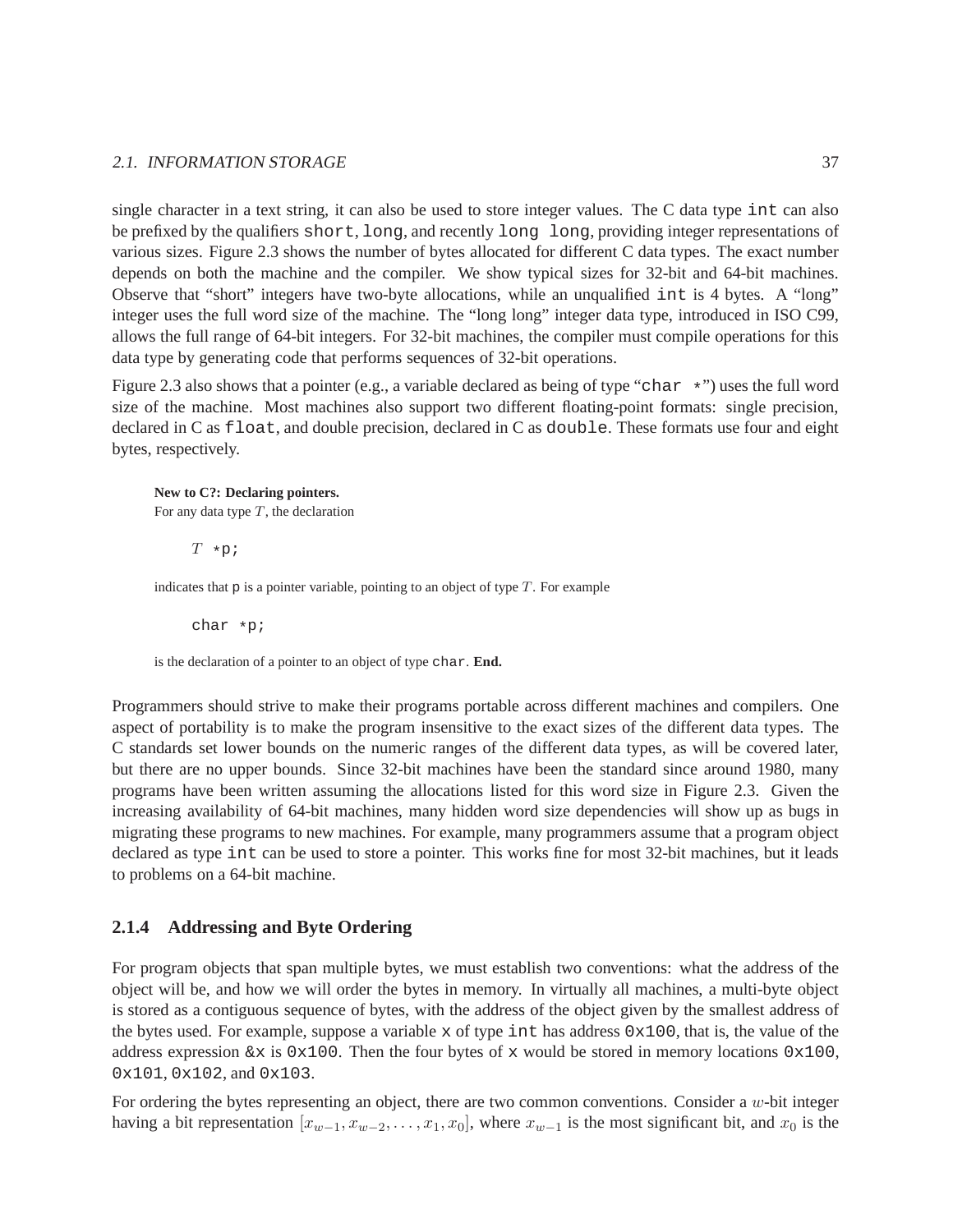least. Assuming  $w$  is a multiple of eight, these bits can be grouped as bytes, with the most significant byte having bits  $[x_{w-1}, x_{w-2}, \ldots, x_{w-8}]$ , the least significant byte having bits  $[x_7, x_6, \ldots, x_0]$ , and the other bytes having bits from the middle. Some machines choose to store the object in memory ordered from least significant byte to most, while other machines store them from most to least. The former convention where the least significant byte comes first—is referred to as *little endian*. This convention is followed by most Intel-compatible machines. The latter convention—where the most significant byte comes first—is referred to as *big endian*. This convention is followed by most machines from IBM and Sun Microsystems. Note that we said "most." The conventions do not split precisely along corporate boundaries. For example, both IBM and Sun manufacture machines that use Intel-compatible processors and hence are little endian. Many recent microprocessors are *bi-endian*, meaning that they can be configured to operate as either littleor big-endian machines.

Continuing our earlier example, suppose the variable  $x$  of type int and at address  $0x100$  has a hexadecimal value of 0x01234567. The ordering of the bytes within the address range 0x100 through 0x103 depends on the type of machine:

| Big endian    |       |       |       |       |          |
|---------------|-------|-------|-------|-------|----------|
|               | 0x100 | 0x101 | 0x102 | 0x103 |          |
| $\cdots$      | 01    | 23    | 45    | 67    | $\cdots$ |
| Little endian |       |       |       |       |          |
|               | 0x100 | 0x101 | 0x102 | 0x103 |          |
| $\cdots$      | 67    | 45    | 23    | 01    | $\cdots$ |

Note that in the word  $0 \times 01234567$  the high-order byte has hexadecimal value  $0 \times 01$ , while the low-order byte has value 0x67.

People get surprisingly emotional about which byte ordering is the proper one. In fact, the terms "little endian" and "big endian" come from the book *Gulliver's Travels* by Jonathan Swift, where two warring factions could not agree as to how a soft-boiled egg should be opened—by the little end or by the big. Just like the egg issue, there is no technological reason to choose one byte ordering convention over the other, and hence the arguments degenerate into bickering about socio-political issues. As long as one of the conventions is selected and adhered to consistently, the choice is arbitrary.

#### **Aside: Origin of "endian."**

Here is how Jonathan Swift, writing in 1726, described the history of the controversy between big and little endians:

. . . Lilliput and Blefuscu . . . have, as I was going to tell you, been engaged in a most obstinate war for six-and-thirty moons past. It began upon the following occasion. It is allowed on all hands, that the primitive way of breaking eggs, before we eat them, was upon the larger end; but his present majesty's grandfather, while he was a boy, going to eat an egg, and breaking it according to the ancient practice, happened to cut one of his fingers. Whereupon the emperor his father published an edict, commanding all his subjects, upon great penalties, to break the smaller end of their eggs. The people so highly resented this law, that our histories tell us, there have been six rebellions raised on that account; wherein one emperor lost his life, and another his crown. These civil commotions were constantly fomented by the monarchs of Blefuscu; and when they were quelled, the exiles always fled for refuge to that empire. It is computed that eleven thousand persons have at several times suffered death, rather than submit to break their eggs at the smaller end. Many hundred large volumes have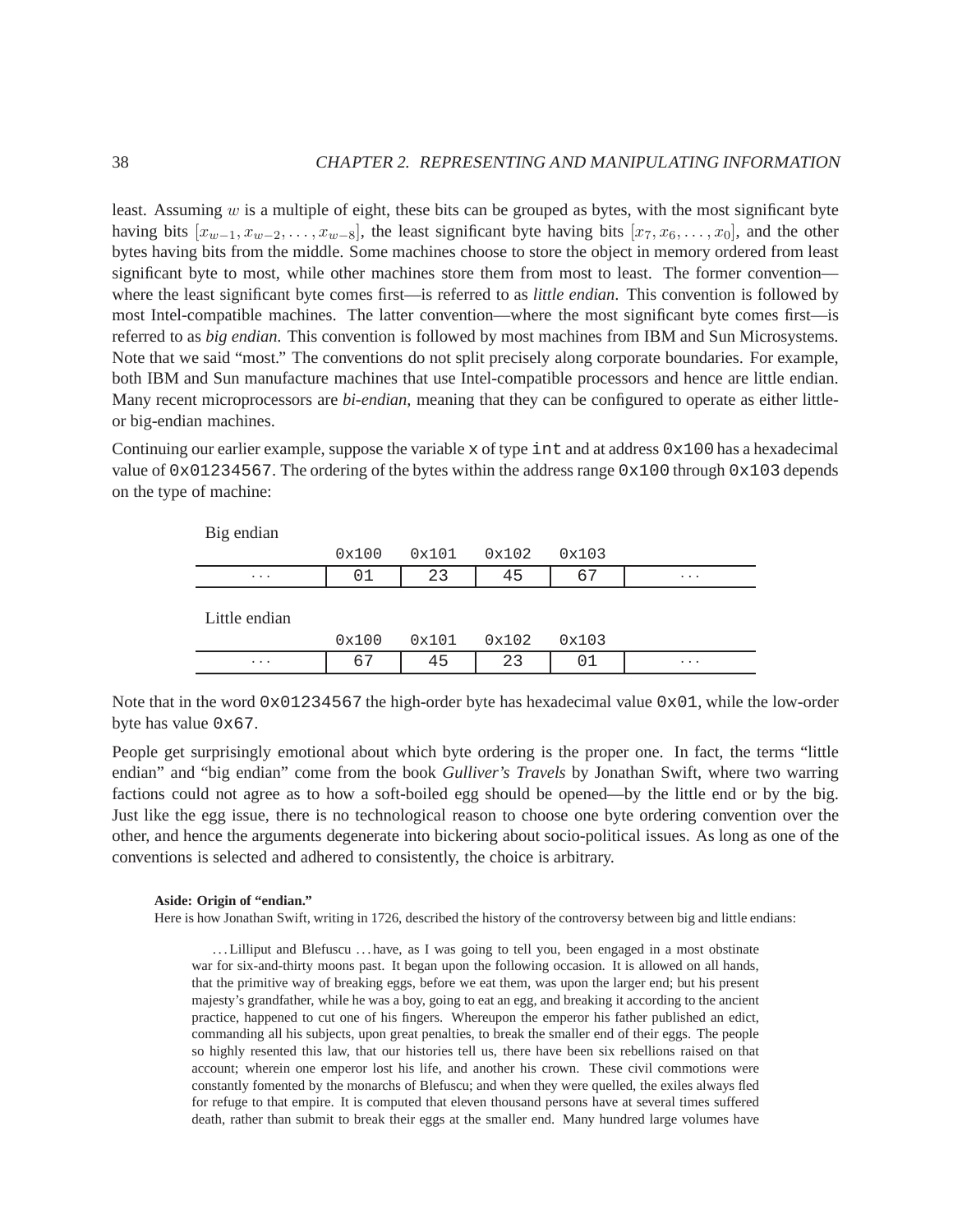```
1 #include <stdio.h>
\overline{2}3 typedef unsigned char *byte_pointer;
4
5 void show_bytes(byte_pointer start, int len) {
6 int i;
7 for (i = 0; i < len; i++)8 printf(" %.2x", start[i]);
9 printf("\n\langle n" \rangle;
10 }
11
12 void show_int(int x) {
13 show_bytes((byte_pointer) &x, sizeof(int));
14 }
15
16 void show_float(float x) {
17 show_bytes((byte_pointer) &x, sizeof(float));
18 }
19
20 void show pointer(void *x) {
21 show_bytes((byte_pointer) &x, sizeof(void *));
22 }
```
Figure 2.4: **Code to print the byte representation of program objects.** This code uses casting to circumvent the type system. Similar functions are easily defined for other data types.

> been published upon this controversy: but the books of the Big-endians have been long forbidden, and the whole party rendered incapable by law of holding employments.

In his day, Swift was satirizing the continued conflicts between England (Lilliput) and France (Blefuscu). Danny Cohen, an early pioneer in networking protocols, first applied these terms to refer to byte ordering [25], and the terminology has been widely adopted. **End Aside.**

For most application programmers, the byte orderings used by their machines are totally invisible; programs compiled for either class of machine give identical results. At times, however, byte ordering becomes an issue. The first is when binary data are communicated over a network between different machines. A common problem is for data produced by a little-endian machine to be sent to a big-endian machine, or vice versa, leading to the bytes within the words being in reverse order for the receiving program. To avoid such problems, code written for networking applications must follow established conventions for byte ordering to make sure the sending machine converts its internal representation to the network standard, while the receiving machine converts the network standard to its internal representation. We will see examples of these conversions in Chapter 11.

A second case where byte ordering becomes important is when looking at the byte sequences representing integer data. This occurs often when inspecting machine-level programs. As an example, the following line occurs in a file that gives a text representation of the machine-level code for an Intel IA32 processor:

80483bd: 01 05 64 94 04 08 add %eax,0x8049464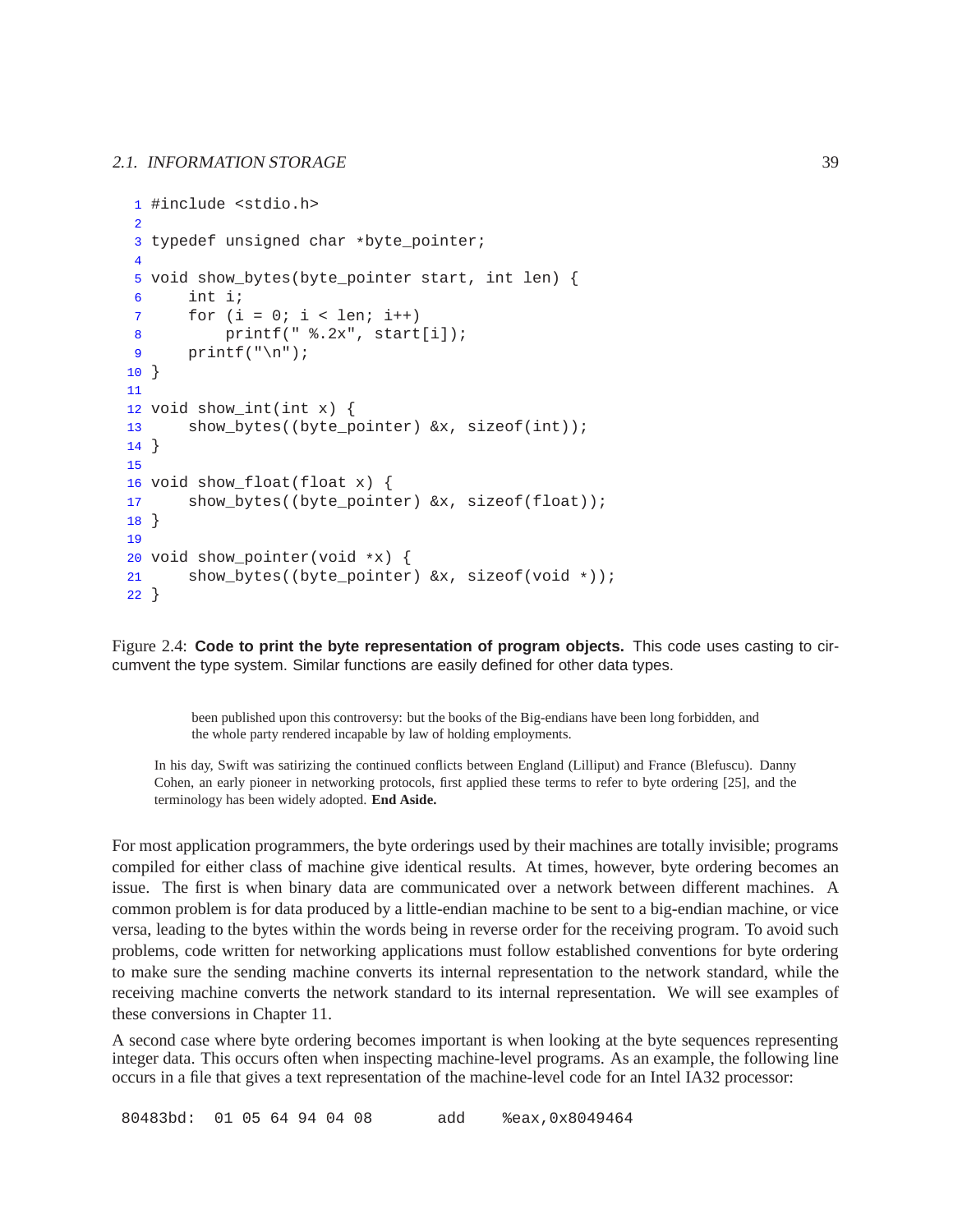This line was generated by a *disassembler*, a tool that determines the instruction sequence represented by an executable program file. We will learn more about disassemblers and how to interpret lines such as this in Chapter 3. For now, we simply note that this line states that the hexadecimal byte sequence 01 05 64 94 04 08 is the byte-level representation of an instruction that adds a word of data to the value stored at address 0x8049464. If we take the final 4 bytes of the sequence: 64 94 04 08, and write them in reverse order, we have 08 04 94 64. Dropping the leading 0, we have the value  $0 \times 8049464$ , the numeric value written on the right. Having bytes appear in reverse order is a common occurrence when reading machine-level program representations generated for little-endian machines such as this one. The natural way to write a byte sequence is to have the lowest numbered byte on the left and the highest on the right, but this is contrary to the normal way of writing numbers with the most significant digit on the left and the least on the right.

A third case where byte ordering becomes visible is when programs are written that circumvent the normal type system. In the C language, this can be done using a *cast* to allow an object to be referenced according to a different data type from which it was created. Such coding tricks are strongly discouraged for most application programming, but they can be quite useful and even necessary for system-level programming.

Figure 2.4 shows C code that uses casting to access and print the byte representations of different program objects. We use typedef to define data type byte\_pointer as a pointer to an object of type "unsigned char." Such a byte pointer references a sequence of bytes where each byte is considered to be a nonnegative integer. The first routine show\_bytes is given the address of a sequence of bytes, indicated by a byte pointer, and a byte count. It prints the individual bytes in hexadecimal. The C formatting directive "%.2x" indicates that an integer should be printed in hexadecimal with at least two digits.

#### **New to C?: Naming data types with typedef.**

The typedef declaration in C provides a way of giving a name to a data type. This can be a great help in improving code readability, since deeply nested type declarations can be difficult to decipher.

The syntax for typedef is exactly like that of declaring a variable, except that it uses a type name rather than a variable name. Thus, the declaration of byte\_pointer in Figure 2.4 has the same form as the declaration of a variable of type "unsigned char \*."

For example, the declaration:

```
typedef int *int_pointer;
int pointer ip;
```
defines type "int pointer" to be a pointer to an int, and declares a variable ip of this type. Alternatively, we could declare this variable directly as:

int \*ip;

#### **End.**

#### **New to C?: Formatted printing with printf.**

The printf function (along with its cousins fprintf and sprintf) provides a way to print information with considerable control over the formatting details. The first argument is a *format string*, while any remaining arguments are values to be printed. Within the format string, each character sequence starting with '%' indicates how to format the next argument. Typical examples include '%d' to print a decimal integer, '%f' to print a floating-point number, and '%c' to print a character having the character code given by the argument. **End.**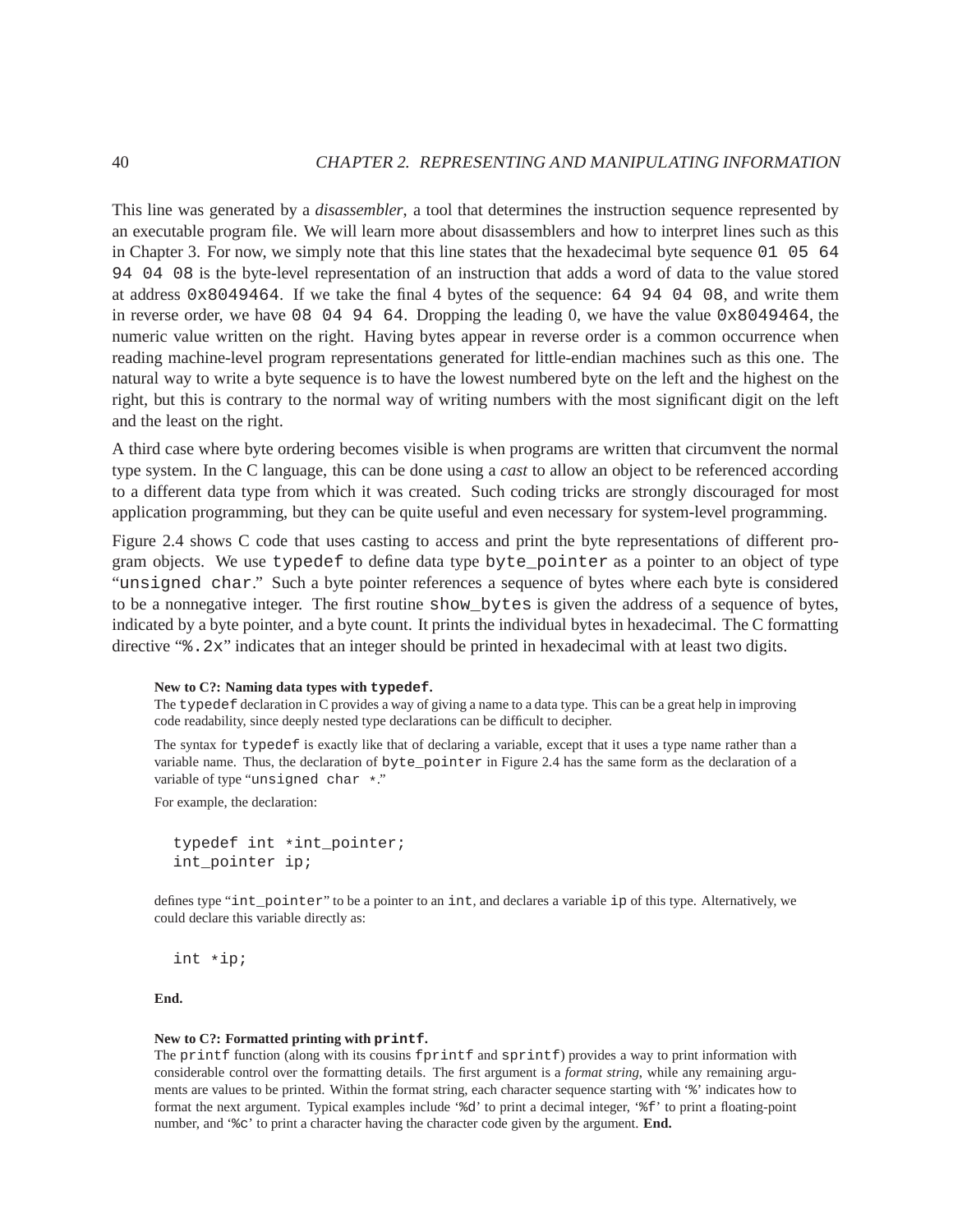*code/data/show-bytes.c*

```
1 void test show bytes(int val) {
2 int ival = val;
3 float fval = (float) ival;
4 int *pval = &ival;
5 show int(ival);
6 show float(fval);
7 show pointer(pval);
8 }
```
*code/data/show-bytes.c*

Figure 2.5: **Byte representation examples.** This code prints the byte representations of sample data objects.

#### **New to C?: Pointers and arrays.**

In function show\_bytes (Figure 2.4) we see the close connection between pointers and arrays, as will be discussed in detail in Section 3.8. We see that this function has an argument start of type byte\_pointer (which has been defined to be a pointer to unsigned char), but we see the array reference start[i] on line 8. In C, we can dereference a pointer with array notation, and we can reference array elements with pointer notation. In this example, the reference start[i] indicates that we want to read the byte that is i positions beyond the location pointed to by start. **End.**

Procedures show\_int, show\_float, and show\_pointerdemonstrate how to use procedure show\_bytes to print the byte representations of C program objects of type int, float, and void \*, respectively. Observe that they simply pass show bytes a pointer  $&x$  to their argument x, casting the pointer to be of type "unsigned char \*." This cast indicates to the compiler that the program should consider the pointer to be to a sequence of bytes rather than to an object of the original data type. This pointer will then be to the lowest byte address occupied by the object.

#### **New to C?: Pointer creation and dereferencing.**

In lines 13, 17, and 21 of Figure 2.4 we see uses of two operations that give C (and therefore  $C_{++}$ ) its distinctive character. The C "address of" operator & creates a pointer. On all three lines, the expression &x creates a pointer to the location holding the object indicated by variable x. The type of this pointer depends on the type of x, and hence these three pointers are of type int \*, float \*, and void \*\*, respectively. (Data type void \* is a special kind of pointer with no associated type information.)

The cast operator converts from one data type to another. Thus, the cast ( $byte\_pointer)$ )  $&x$  indicates that whatever type the pointer  $\&x$  had before, the program will now reference a pointer to data of type unsigned char. The casts shown here do not change the actual pointer; they simply direct the compiler to refer to the data being pointed to according to the new data type. **End.**

These procedures use the C sizeof operator to determine the number of bytes used by the object. In general, the expression  $\text{sizeof}(T)$  returns the number of bytes required to store an object of type T. Using sizeof rather than a fixed value is one step toward writing code that is portable across different machine types.

We ran the code shown in Figure 2.5 on several different machines, giving the results shown in Figure 2.6. The following machines were used: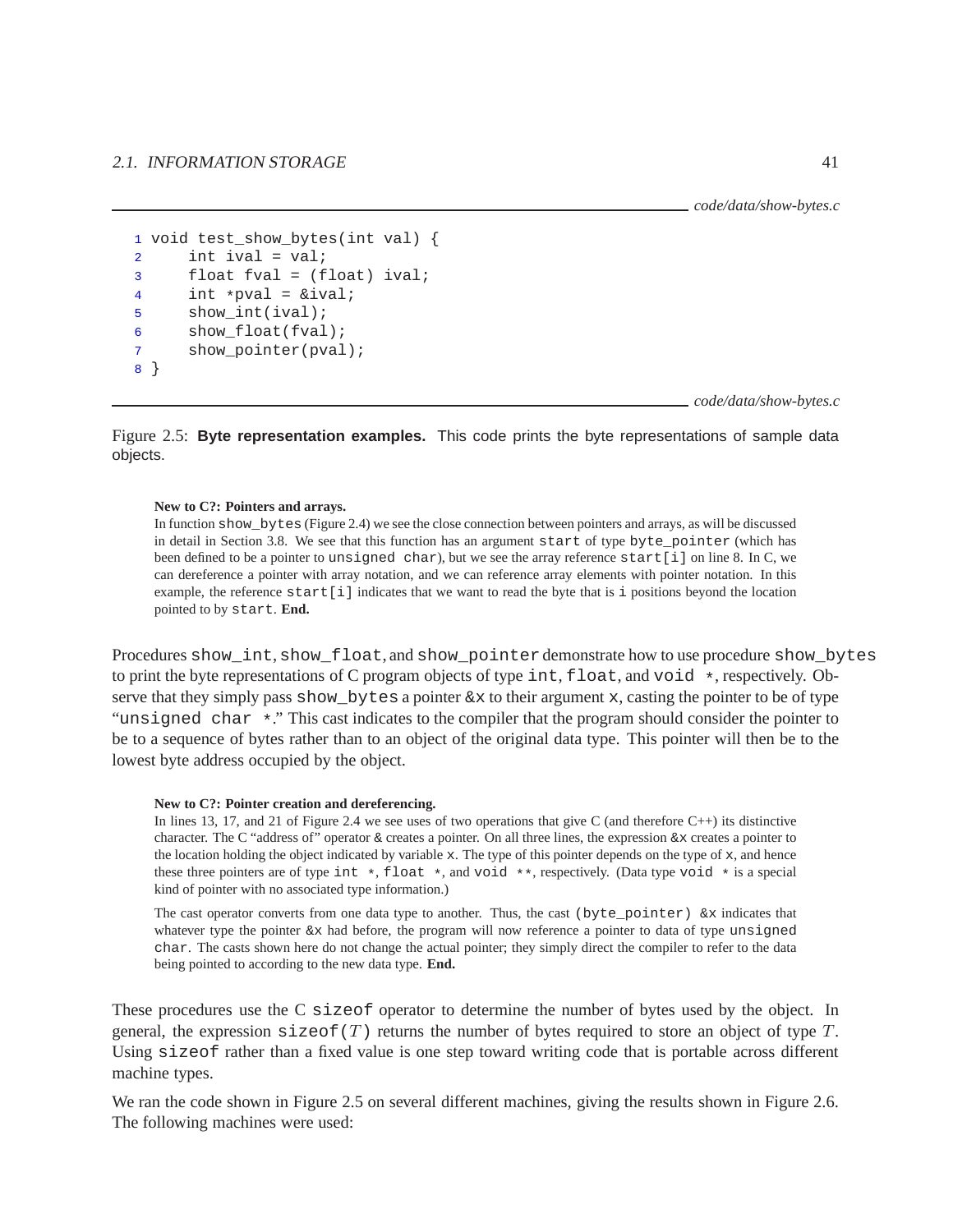| Machine        | Value     | <b>Type</b>    | Bytes (hex)                        |  |  |  |
|----------------|-----------|----------------|------------------------------------|--|--|--|
| Linux $32$     | 12,345    | int            | 39<br>0 <sub>0</sub><br>30<br>- 00 |  |  |  |
| <b>Windows</b> | 12,345    | int            | 30<br>0 <sub>0</sub><br>39<br>00   |  |  |  |
| Sun            | 12,345    | int            | 00 30 39<br>00                     |  |  |  |
| Linux $64$     | 12,345    | int            | 30<br>39<br>- 00<br>00             |  |  |  |
| Linux 32       | 12,345.0  | float          | 00 e4 40 46                        |  |  |  |
| <b>Windows</b> | 12,345.0  | float          | 00e440<br>46                       |  |  |  |
| <b>Sun</b>     | 12,345.0  | float          | 40 e4 00<br>46.                    |  |  |  |
| Linux $64$     | 12, 345.0 | float          | 00 $e4$ 40 46                      |  |  |  |
| Linux $32$     | &ival     | int<br>$\star$ | e4 f9 ff bf                        |  |  |  |
| Windows        | &ival     | int<br>$\star$ | b4 cc 22 00                        |  |  |  |
| Sun            | &ival     | int<br>$\star$ | ef ff fa Oc                        |  |  |  |
| Linux 64       | &ival     | int<br>$\star$ | 11 e5 ff ff 7f<br>b8<br>00<br>00   |  |  |  |

Figure 2.6: **Byte representations of different data values.** Results for int and float are identical, except for byte ordering. Pointer values are machine dependent.

**Linux 32:** Intel IA32 processor running Linux.

**Windows:** Intel IA32 processor running Windows.

**Sun:** Sun Microsystems SPARC processor running Solaris.

**Linux 64:** Intel x86-64 processor running Linux.

Our argument 12,345 has hexadecimal representation 0x00003039. For the int data, we get identical results for all machines, except for the byte ordering. In particular, we can see that the least significant byte value of 0x39 is printed first for Linux 32, Windows, and Linux 64, indicating little-endian machines, and last for Sun, indicating a big-endian machine. Similarly, the bytes of the float data are identical, except for the byte ordering. On the other hand, the pointer values are completely different. The different machine/operating system configurations use different conventions for storage allocation. One feature to note is that the Linux 32, Windows, and Sun machines use four-byte addresses, while the Linux 64 machine uses eight-byte addresses.

Observe that although the floating-point and the integer data both encode the numeric value 12,345, they have very different byte patterns: 0x00003039 for the integer, and 0x4640E400 for floating point. In general, these two formats use different encoding schemes. If we expand these hexadecimal patterns into binary form and shift them appropriately, we find a sequence of 13 matching bits, indicated by a sequence of asterisks, as follows:

0 0 0 0 3 0 3 9 00000000000000000011000000111001 \*\*\*\*\*\*\*\*\*\*\*\*\* 4 6 4 0 E 4 0 0 01000110010000001110010000000000